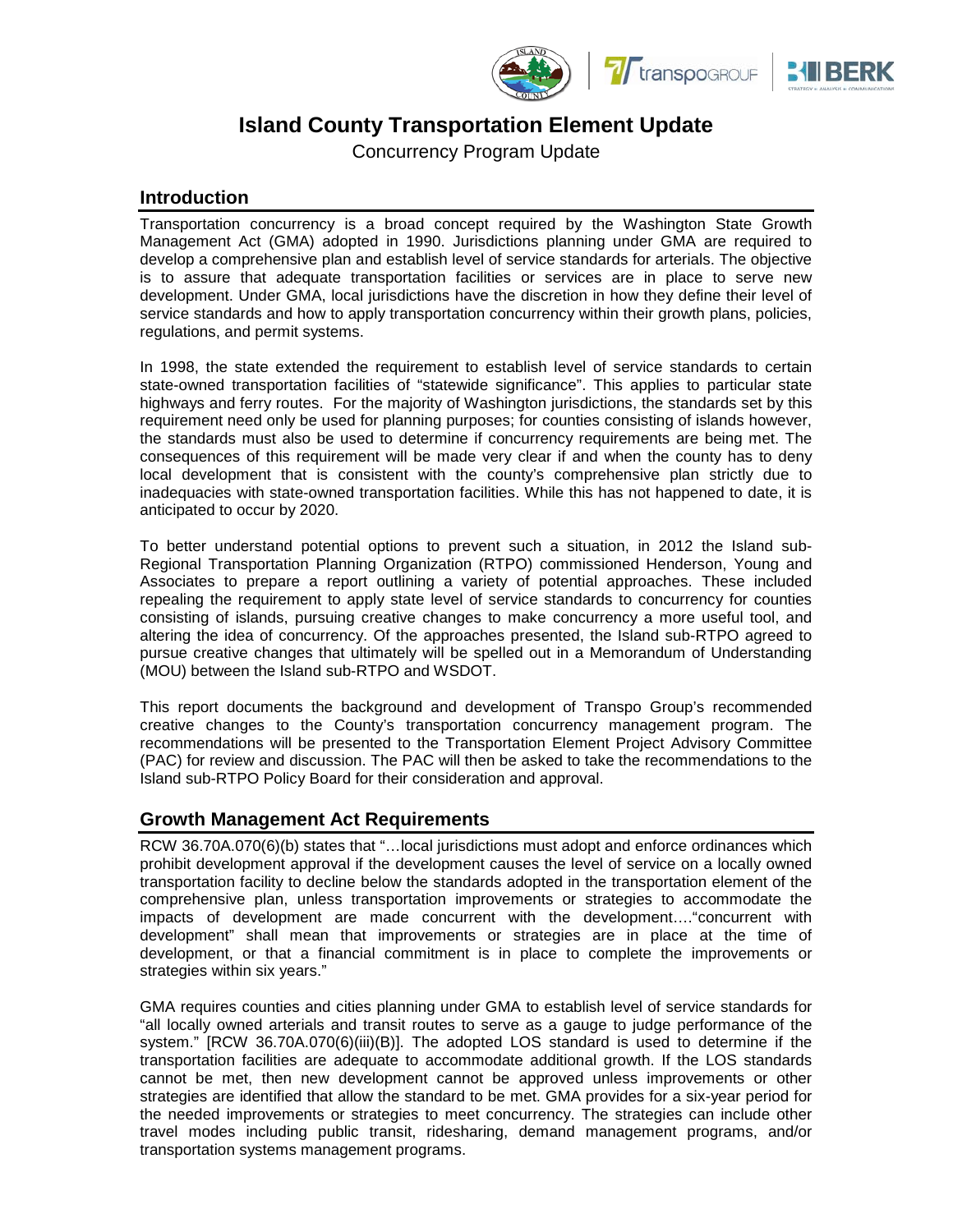The primary practice for setting LOS standards in Washington State has been focused on measuring the performance based on automobile travel modes. Non-auto travel modes, such as transit and non-motorized modes (like bicycle and walking), have been largely ignored. Such policies have led to capital investments targeted on improving and building more roads and intersections.

State law does not require that the LOS standards be based only on automobiles. In fact, in 2005 the state legislature passed 25HB1565 which directed Regional Transportation Planning Organizations (RTPOs) to develop strategies for multimodal level of service standards and concurrency programs.

# **Relationship of Concurrency with Other Development Review Programs**

Concurrency is a requirement of the GMA. It is one of four primary tools that agencies use in reviewing transportation system impacts and needs for new development applications. As shown on Figure 1, the other three components include:

- Development Regulations/Frontage Improvements
- State Environmental Policy Act (SEPA)
- Transportation Impact Fees (TIF)

# *Concurrency*

The Washington State Growth Management Act (GMA) (RCW 36.70A.070) requires that infrastructure improvements or strategies to accommodate development be available when the impacts of development occur. For transportation facilities, concurrency is defined in the GMA and the Washington Administrative Code (WAC) to mean that any needed transportation improvements or programs be in place at the time of development or that a financial commitment exists to complete the improvements or strategies within six years. Local governments have a significant amount of flexibility regarding how to set level of service standards and how to apply transportation concurrency within their plans, regulations, and permit systems.



 $\mathfrak{p}$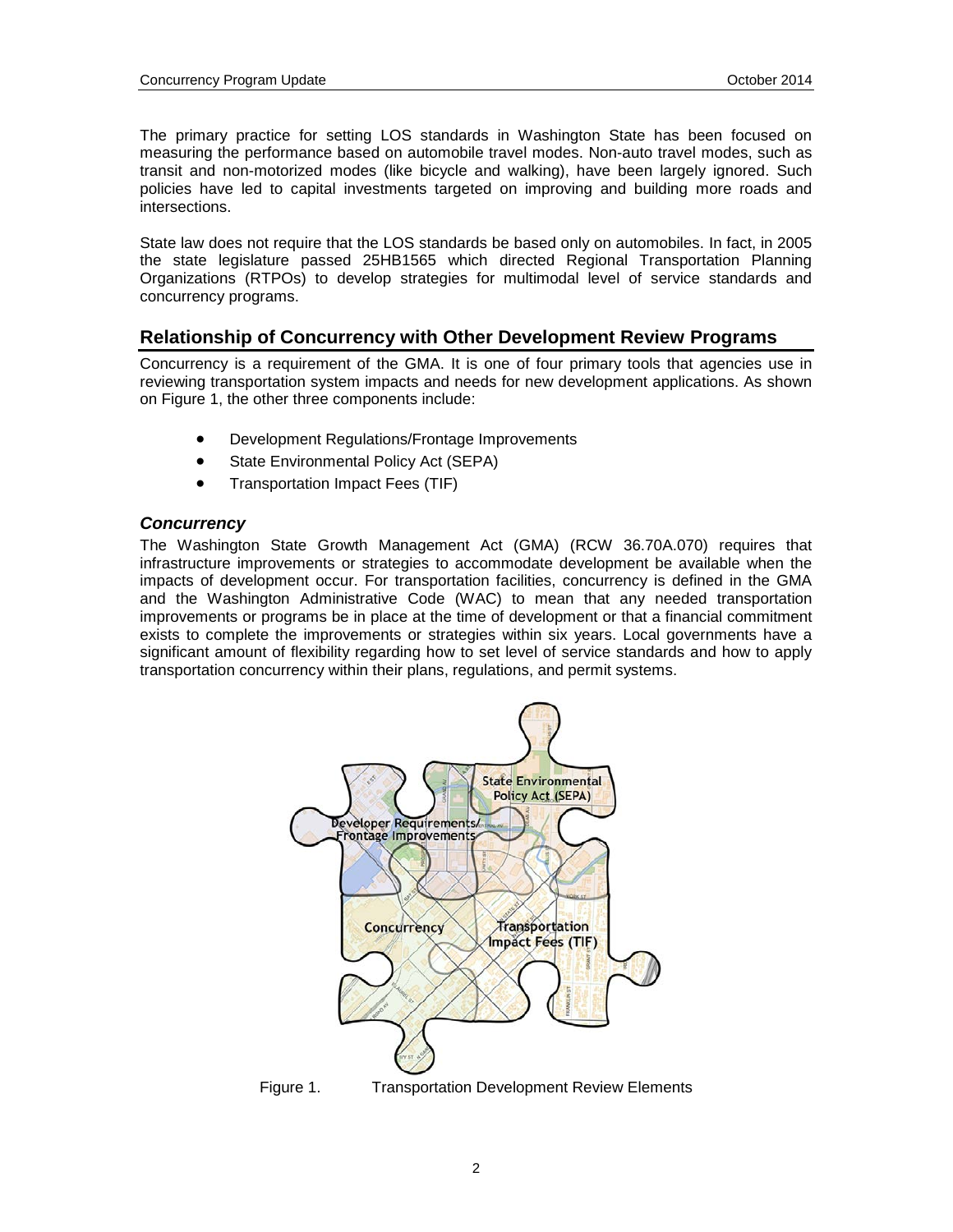As part of the requirement to develop a comprehensive plan, jurisdictions are required to establish level-of-service standards for arterials, transit service, and other facilities, such as water and sewer. Once a jurisdiction sets a standard, it is used to determine whether the impacts of a proposed development can be met through existing capacity and/or to decide what level of mitigation will be required.

If a "development causes the level of service on a locally owned transportation facility to decline below the standards adopted in its transportation element", jurisdictions are required to prohibit development approval unless transportation improvements or strategies to accommodate the impacts of development are made *concurrent* with the development. Transportation is the only area of concurrency that specifies denial of development. The Growth Management Hearings Boards reiterated the role of a concurrency program, finding that "the concept of concurrency is not an end in of itself but a foundation for local governments to achieve the coordinated, consistent, sustainable growth called for by the Act".

*(source: Puget Sound Regional Council, Assessing the Effectiveness of Concurrency, 2002)*

Concurrency is a tool to insure that transportation facilities are constructed as growth occurs. Concurrency provides a link between land use, transportation, and public investment. The following identifies key requirements for concurrency programs:

- Compliance with GMA
- Local governments have flexibility in applying concurrency and setting LOS standards
- Measured with level of service standards as defined by the County's Comprehensive Plan
- Addresses system-wide impacts
- Developments are not to be approved if development causes the level of service to decline below identified standards, unless strategies are in place to meet the standards within six years
- Mitigation can be allowed, but is not required to be allowed
- Can be implemented as part of SEPA review

# *State Environmental Policy Act (SEPA)*

Washington's State Environmental Policy Act (SEPA), adopted in 1971 (RCW 43.21C), directs state and local decision-makers to consider the environmental consequences of their actions. Implementing regulations, in the form of the SEPA Rules (WAC 197-11) establish uniform requirements for agencies to use in environmental impacts of a proposal. The process also allows review of possible project alternatives or mitigation measures that will reduce the environmental impact of a project. SEPA is typically used to review impacts within the immediate and nearby vicinity, such as vehicular access points, frontage right-of-way improvements and nearby intersections or roadways. SEPA uses the "significant adverse environmental impact" standard as the threshold for triggering mitigation. The intention of SEPA, as applied for transportation, is to mitigate a development's significant adverse impact on the transportation system in terms of capacity and/or operations. The SEPA review also addresses safety, site access points, circulation needs, and impacts on neighborhoods, pedestrians, and transit facilities.

*(source: Washington State Department of Ecology, SEPA Handbook, 2003)*

The following summarizes key items of SEPA in the review of development projects:

- Uses "significant adverse impact" standard (not just level of service)
- Broad scope can be used to address capacity, safety, operations, non-motorized impacts and transit
- Reviewed on a development by development basis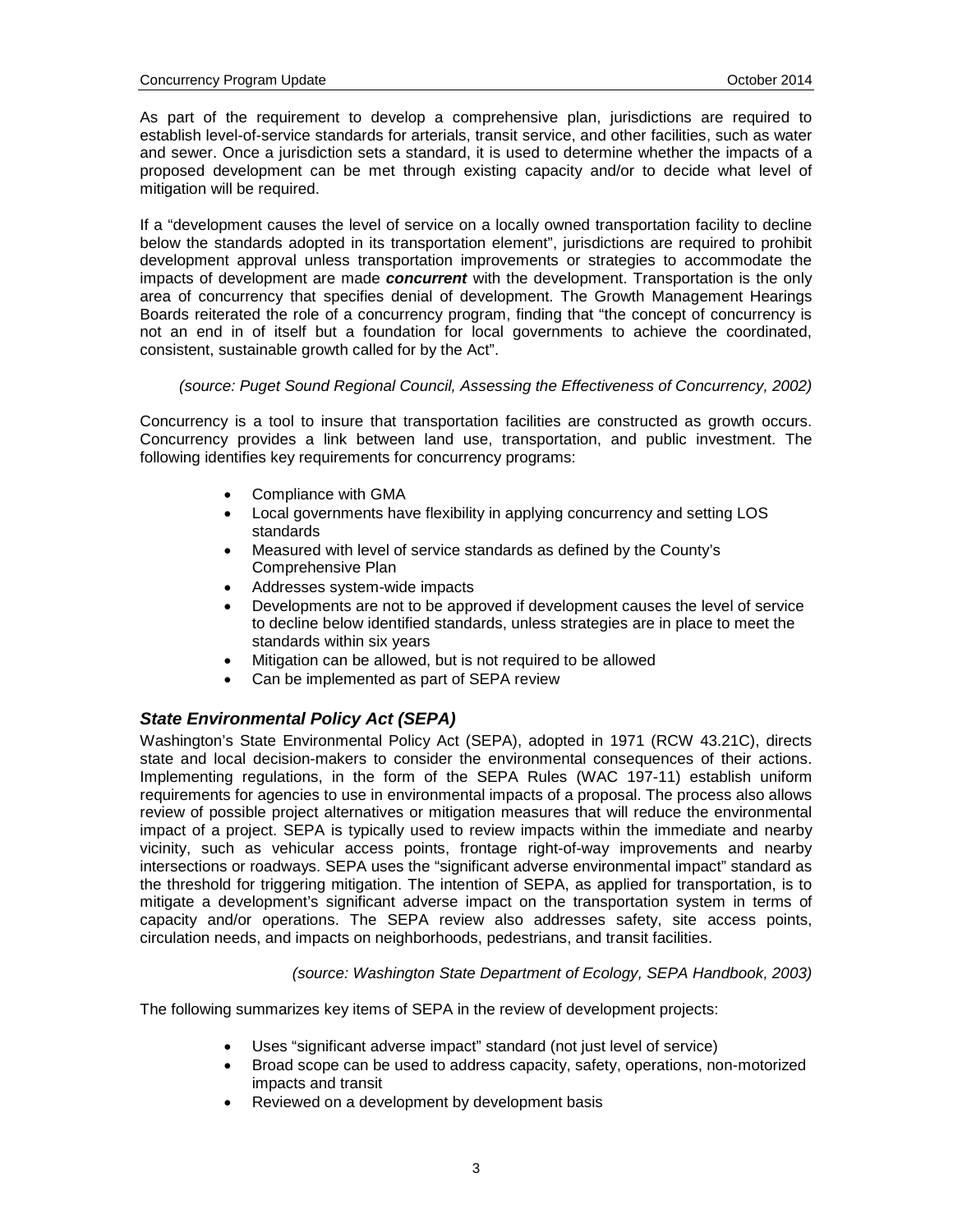- Can be based on level of service standards, which can be different than concurrency
- Can be used to mitigate both on and off-site impacts
- Mitigation can be in the form of constructing improvements or payment of proportionate share of improvement costs
- Pooling of funds is generally not allowed
- Does not require denial of developments if standards are not met

# *Development Regulations/Frontage Improvements*

When properties are subdivided, the permitting agency can require transportation and other improvements needed to promote the public health, safety, and general welfare (RCW 58.17). This includes safe and convenient travel by the public. Frontage improvements and site development regulations help insure that the County street standards are met and that ultimately, new development is served by adequate roads. Developers can be required to construct the site's frontage and on-site roadways based on the County's adopted Road Standards. Frontage improvements apply to both vehicular and non-motorized facilities. Key elements related to addressing impacts to the transportation system include:

- Addresses on-site impacts (access onto public rights-of-way)
- Helps to insure that new development is served by adequate roads
- Developer can be responsible for frontage along public and private roads
- Can be used to address vehicular, transit, and non-motorized facilities serving the site

# *Transportation Impact Fees*

Under the Washington State Growth Management Act (GMA), cities and counties are required to make appropriate provisions for transportation needs and impacts during the review of development proposals. The GMA grants local governments the authority to impose The GMA grants local governments the authority to impose transportation impact fees (TIF) for the purpose of supporting the funding of roadway improvements to ensure that adequate facilities are available to serve new growth and development. Transportation impact fees are assessed by local governments against new development projects to recover a portion of the costs incurred by government in providing the public facilities required to serve the new development. Transportation impact fees are only used to fund road system improvements that are directly associated with new development. They may be used to pay the proportionate share of the cost of public facilities that benefit the new development; however, impact fees cannot be used to correct existing deficiencies in public facilities. In Washington, impact fees are authorized for those jurisdictions planning under the Growth Management Act (RCW 82.02.050 to 82.02.100).

Transportation impact fees are a tool to help mitigate development impacts for system wide traffic impacts. Island County is also considering the implementation of a transportation impact fee program. The following summarizes the key points:

- Applies "growth pays for growth" principal
- Funds must be spent on capacity projects that are designed to serve new growth and not fix existing deficiencies.
- Addresses "system" impacts, not "project" impacts
- Must be generally proportional to impacts of development
- Provides funding for six-year Capital Improvement Program
- Funds must be spent on improvements that generally benefit the developments paying the fee
- Funds assessed for several improvement needs can be "pooled" to address agency's priority projects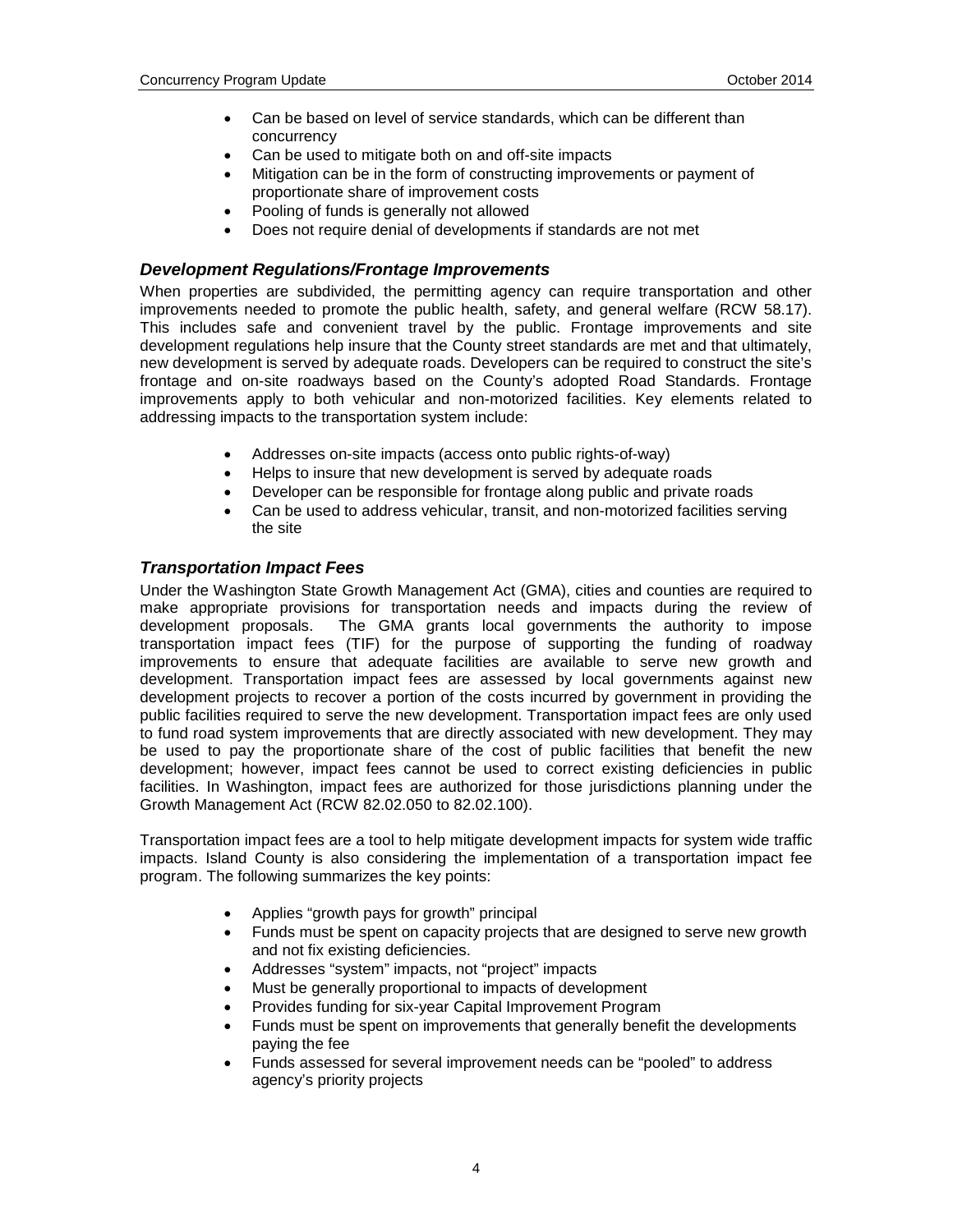# **Overview of the Work Program**

The tasks in developing the Island County Transportation Concurrency Management program include:

- Defining Broad Program Objectives
- Defining and Evaluating LOS Standards and Methods
- Providing Implementation Strategy and Process

These tasks were completed with input from County staff, the PAC, WSDOT and other local planning agencies. The following sections describe the process and outcomes of the work program to update Island County's concurrency program.

# **Broad Objectives**

The broad objectives of the concurrency program are the guiding principles to evaluate potential concurrency management programs. The objectives range from, at a minimum, meeting the requirements of GMA to helping support the County's funding of transportation improvements to serve new growth. The broad objectives defined during this process also included improving conditions for all travel modes consistent with the overall Comprehensive Plan goals and vision. The following points summarize the broad objectives for the program:

- **Passes the legal test** Develop a program based on accepted transportation planning and engineering principles, and Washington State case law regarding GMA concurrency requirements.
- **Supports land use vision and transportation planning goals** The program needs to be sensitive to the land use plan and congestion on the state highways and ferry system. The program should consider all available modes of transportation, including transit riders, bicyclists, and pedestrians.
- **Ability to fund improvements** Define a program that includes realistic projects that can be completed within existing budgets and funding from the program.
- **Implementation with limited resources** The program should not be model-intensive or create significant additional data collection, monitoring, or evaluation requirements for City transportation planning staff.
- **Easy to understand and communicate** Be relatively easy to explain to elected officials and the public-at-large.

The program objectives were discussed at several PAC meetings. County staff and the consultant team continued to revisit the objectives based on input from the PAC as program alternatives were being developed. The relationship to impact fee requirements and other development review elements (such as SEPA and frontage improvements) were discussed on several occasions.

# **Program Components**

The broad program objectives provide the framework for identifying potential alternative strategies for updating the concurrency management program for Island County. The components described in this section can be combined or incorporated in with others to create a program that best suits the needs of the County.

Initially, several potential strategies were developed by the consultant team and discussed with Island County staff and the PAC. These strategies and program components were derived based on a wide range of LOS standards and concurrency methods applications practiced by various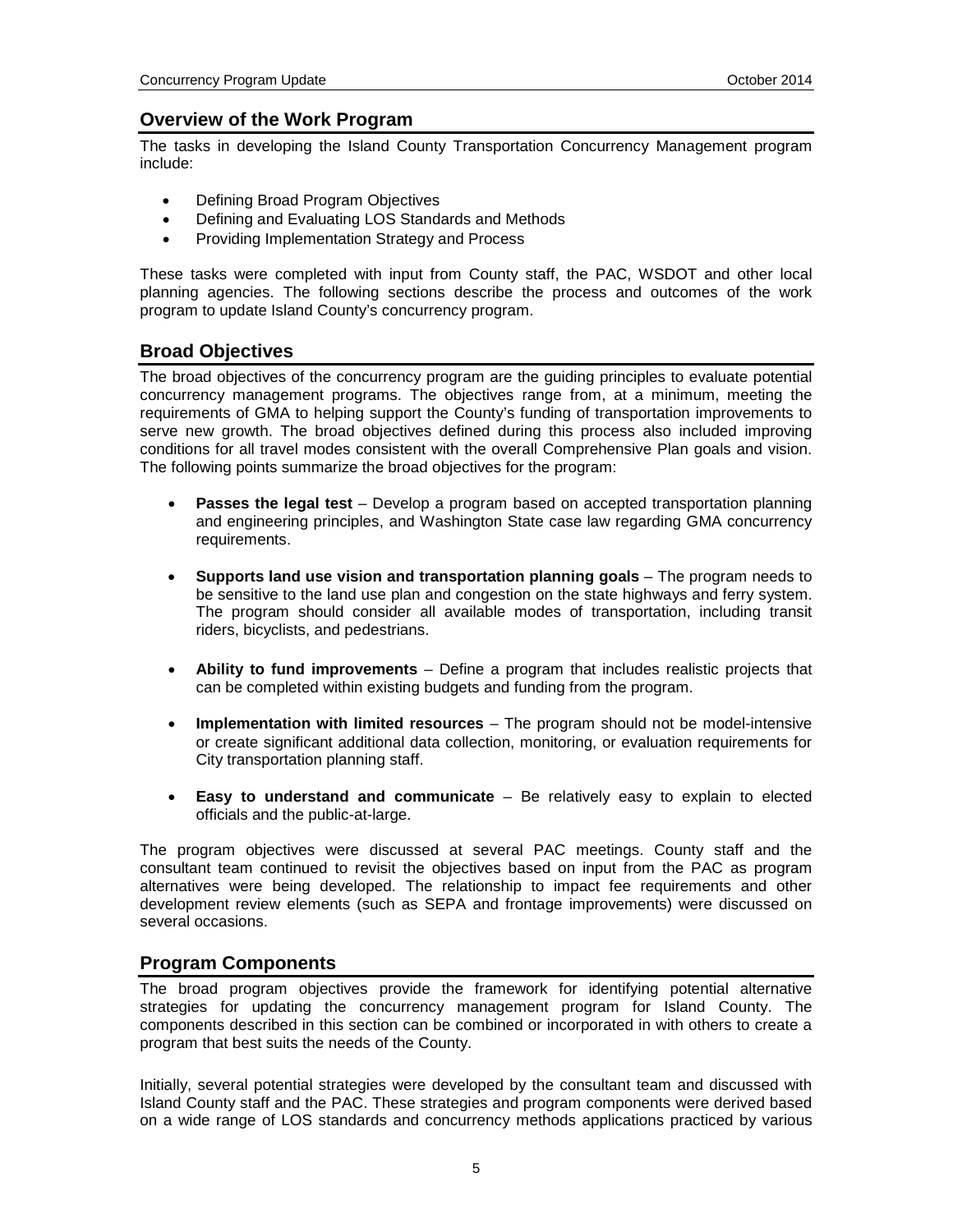public agencies counties in Washington State. The program components were evaluated against the broad objectives based on level of consistency and discussed during PAC meetings. The summary matrix is contained in Attachment A.

# *Functional Classification Based Standard*

This component compares the vehicular traffic volumes to the vehicular capacity for individual facilities to assess the adequacy of the transportation system serving new development. A roadway functional classification based standard applies LOS standards by the type of roadway using the hierarchy of the functional classification system. This approach is generally focused on measuring the auto mode, but could include an adjustment to reflect the availability of alternative travel modes.

### *How is concurrency measured?*

- Level-of-Service (LOS) for intersections and/or Volume–to-Capacity ratio (V/C) for roadway links
- Time periods may include the AM or PM Peak Hour

### *How is the program implemented?*

- Historical traffic count program to monitor changes in traffic volumes over time
- Data collection required at intersections affected by local developments

### *Discussion*

Advantages

- Similar to Island County's current program so may be easier to communicate to developers/public
- No additional data requirements as compared to current program
- Could include an adjustment for the availability of alternative modes (higher v/c could be allowed based on the level or proximity of transit)
- Transportation Demand Management (TDM) strategies could be implemented to reduce the number of auto trips and help maintain v/c LOS standard.

### Disadvantages

- Focused on auto mode. Other modes may play supporting role.
- Requires tool to track development traffic for forecasting auto demand and roadway v/c.

# *Trip Impact Threshold and Monitoring Program*

Establishing a trip impact threshold establishes a minimum trip generation threshold for evaluating concurrency for new developments, while also establishing a monitoring program to periodically assess the cumulative impacts of developments under the threshold. This approach only tests developments exceeding a trip generation minimum threshold and would be combined with other components to measure cumulative impacts.

*How is concurrency measured?*

• This component does not directly measure concurrency, but rather limits what developments are tested.

### *How is the program implemented?*

- This component measures concurrency for larger developments that generate trips exceeding the trip impact threshold in conjunction with another program component
- The monitoring program could measure facilities against concurrency measures periodically by County staff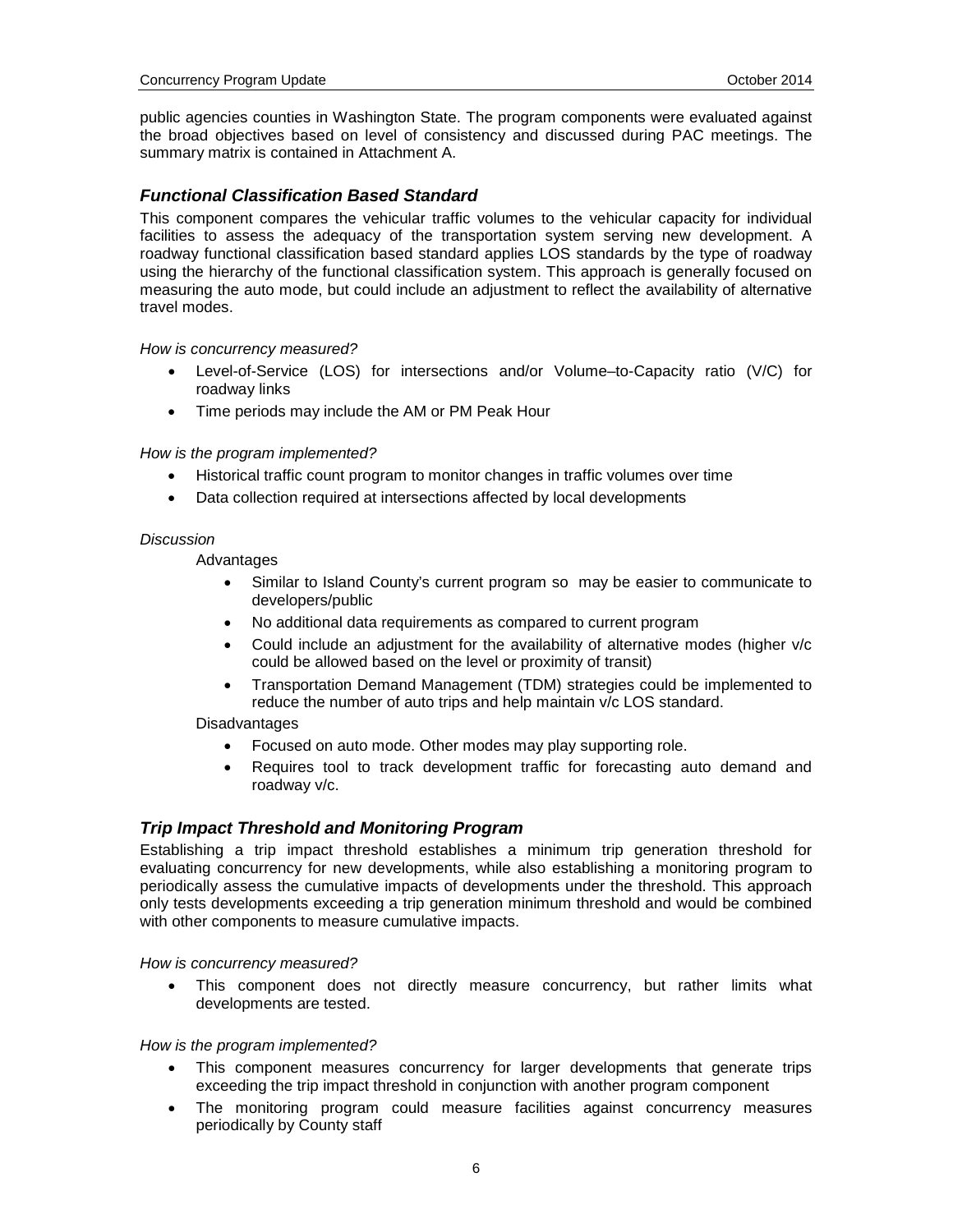### *Discussion*

**Advantages** 

- Only larger developments exceeding the trip threshold are tested for concurrency Disadvantages
	- Requires a monitoring program to account for impacts from smaller developments

### *Subarea Composite/Average Intersection Delay*

The subarea composite/average intersection delay approach evaluates the total delays or average delays at key intersections within a subarea to determine if traffic impacts can be accommodated by the broader transportation network. This approach measures average intersection delay for group of intersections, while the maximum average delay standard is set by roadway segment or subarea.

#### *How is concurrency measured?*

- Level-of-Service (LOS) for intersection groups
- Volume–to-Capacity ratio (V/C) for roadway segments

### *How is the program implemented?*

- Recent traffic counts are needed for the group of intersections, either from historical data or new spot counts from developers
- LOS analysis conducted at the group of intersections, not just those with development trips

### *Discussion*

Advantages

- Aggregates individual level of service of several intersections, allowing below standard operations at individual intersections where network alternatives or alternative modes are available.
- Transportation Demand Management (TDM) strategies could be incorporated to reduce the number of auto trips.

#### Disadvantages

- Primarily focused on auto mode.
- Requires model/tool to track development traffic for forecast traffic demand at intersections.
- Somewhat data intensive depending on the number of intersections.
- Doesn't readily account for shifts in traffic without a travel demand model.

# *Arterial Travel Time (or Speed)*

The Arterial Travel Time (or Speed) approach evaluates travel speeds along selected corridors or roadways based on methodologies in *Highway Capacity Manual*. This approach divides corridors into defined segments and accounts for total travel time along a roadway segment, including delays at intersections.

This approach would involve Island County collecting travel speed data along key arterials and collectors throughout the County. The resulting speeds would be compared to a LOS standard based on the *Highway Capacity Manual* definitions. Under this concurrency concept, new development applications would not be individually tested. Instead, concurrency for new developments within each service area would pass concurrency if the service area met its standards. This is typically known as a plan-based concurrency program. A plan-based travel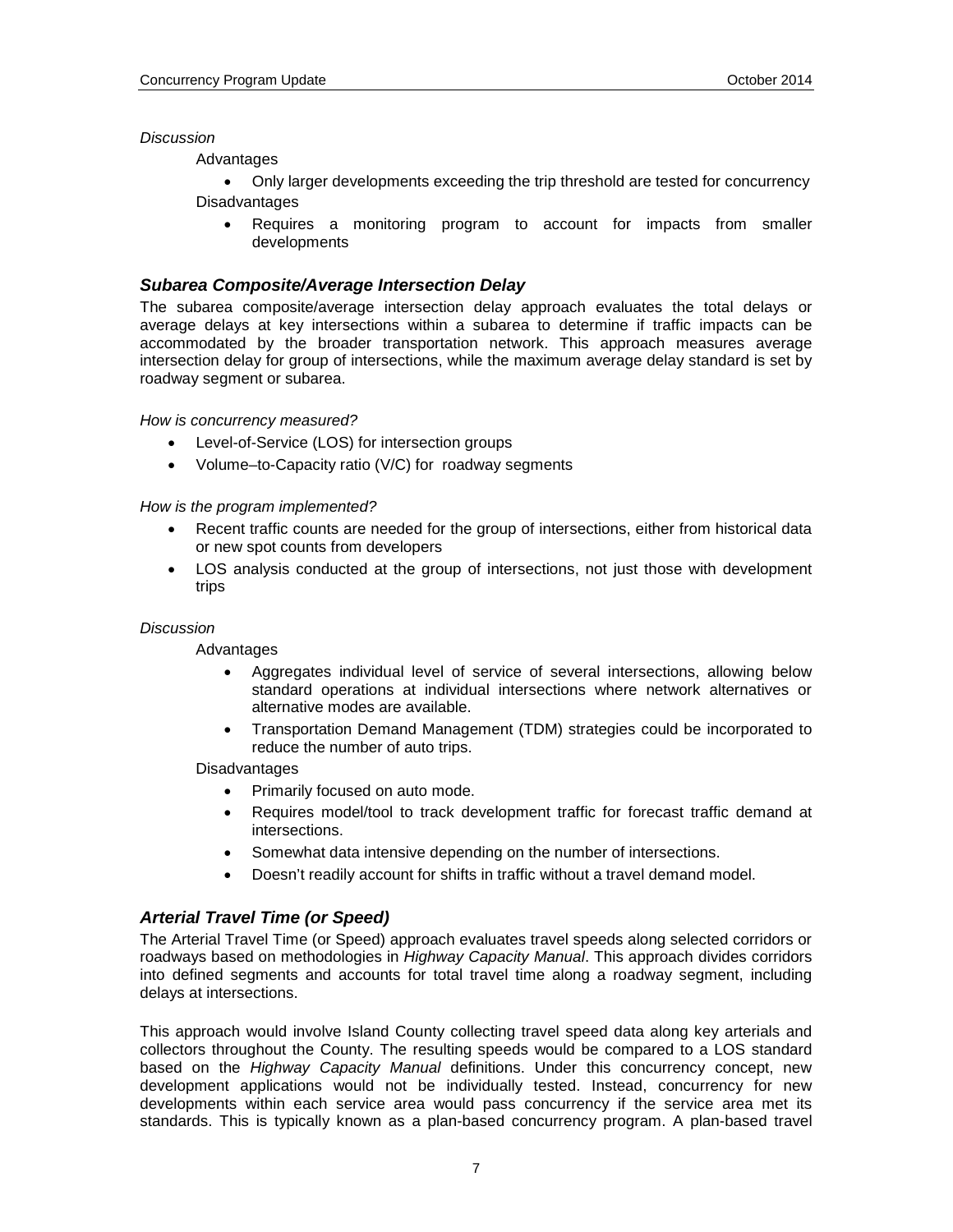speed concept would measure what the traveling public experiences, instead of a more technical measure such as roadway v/c. This type of system also takes into account driver decisions on which route they use based on actual or perceived travel delays.

The actual measurement of the travel speeds would be auto-based. However, the LOS standards could be established based on the availability of other travel modes. For example, the LOS standards for a service area that has some pre-determined level of transit service (number of routes and/or frequency, etc.) could be set to allow lower average travel speeds compared to a service area with little or no transit service.

The major issue identified for this type of concurrency system component is the level of data collection required. Travel speed studies would need to be conducted for the key corridors on a systematic basis, using statistically valid methods. As development levels and traffic volumes increase, the studies would need to be updated. Forecasting travel speeds for a six year period also has several technical requirements which could require extensive staff time.

*How is concurrency measured?*

• Travel time expressed by speed in mph (for corridors) based on travel speed data collection or volume-speed functions contained in the *Highway Capacity Manual*

#### *How is the program implemented?*

• Travel time runs would need to be collected and periodically monitored

#### *Discussion*

Advantages

- Inclusive of different types of transportation improvements along a corridor; intersections, roadway, signal timing, etc.
- Typically applied at subarea and could be assigned different travel time (speed) standards to reflect the different characteristics of a corridor and overall County Comprehensive Plan objectives.
- Transportation Demand Management (TDM) strategies could be incorporated to reduce the number of auto trips.
- General public and relate well to travel time (speed) as a performance metric.
- Easy to understand by public, staff, and decision makers.

Disadvantages

- Measurement is auto-based and mitigation solutions will likely be auto-based.
- Requires travel time data field surveys periodically.

### *LOS Standard Multimodal Adjustment*

The multimodal adjustment provides credit when other modes are available, while LOS Standards would be set allowing lower LOS for areas served by other modes. This approach allows the County to designate individual corridors and assign LOS to each one. The LOS standard is adjusted when transit and/or non-motorized service/facilities are available.

*How is concurrency measured?*

- Level-of-Service (LOS) for intersection groups
- Volume –to-Capacity ratio (V/C) for roadway segments

### *How is the program implemented?*

- Historical traffic count program
- Historical transit ridership data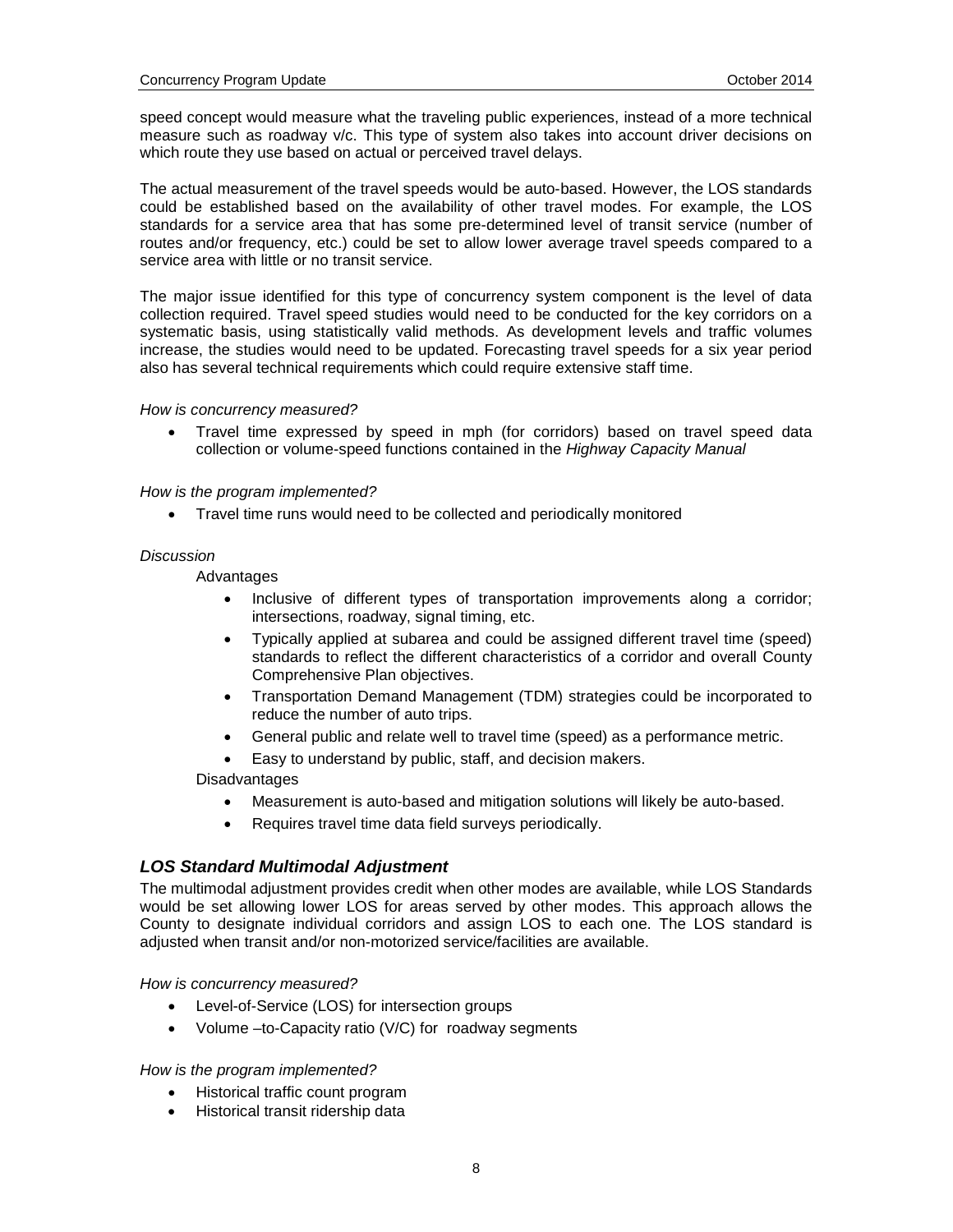### *Discussion*

Advantages

- Standards would be adjusted based on the availability of alternative modes (lower standard would be allowed based on the availability of transit for example).
- Accounts for a range of available travel options.
- No additional data collection requirements.

Disadvantages

• Would allow for more auto congestion where the multimodal adjustment is applied.

# *Person Trips Capacity*

The Person Trips Capacity component accounts for auto, transit, pedestrian, and bicycle modes to estimate the person trips capacity that can be accommodated. This approach measures all modal facilities capacity in person trips or (person miles). The results are combined into total capacity for motorized and non-motorized modes.

*How is concurrency measured?*

- A motorized component that includes auto and transit modes and is capacity-based and a non-motorized component includes pedestrian and bicycle modes and is facility-based.
- As part of the person trip calculation, weight factors are applied for each travel mode. The factors consider the importance of the mode to the network. Based on the number of person trips, this program uses a check-book method to draw down the available person trips available.

### *How is the program implemented?*

- Historical traffic count program
- Historical transit ridership data

### *Discussion*

### Advantages

- Plan-based approach that addresses a range of citywide transportation systems.
- Multimodal approach that includes auto, transit, walking and bicycle modes.
- Supports infill development as it accounts for (and can weight) all transportation choices that are available or desired to serve the community.
- Could be applied citywide or at subarea level.
- Different areas of the County could have alternative LOS standards and weightings for each mode
- Transportation Demand Management (TDM) strategies could be used for a development to obtain bonus points by reducing the number of trips.
- Mitigation could be allowed if concurrency issues were triggered.

### Disadvantages

- Requires the County to set level of service standards for modes other than auto, even for modes that the city doesn't control (transit).
- Would require a significant amount of data about each mode of travel (traffic counts, transit ridership, available bicycle facilities, and sidewalk locations). This could be limited to periodic updates.
- Could be staff intensive to administer the program.
- Few examples exist from other jurisdictions where this type of program has been implemented (Bellingham and Redmond have similar programs).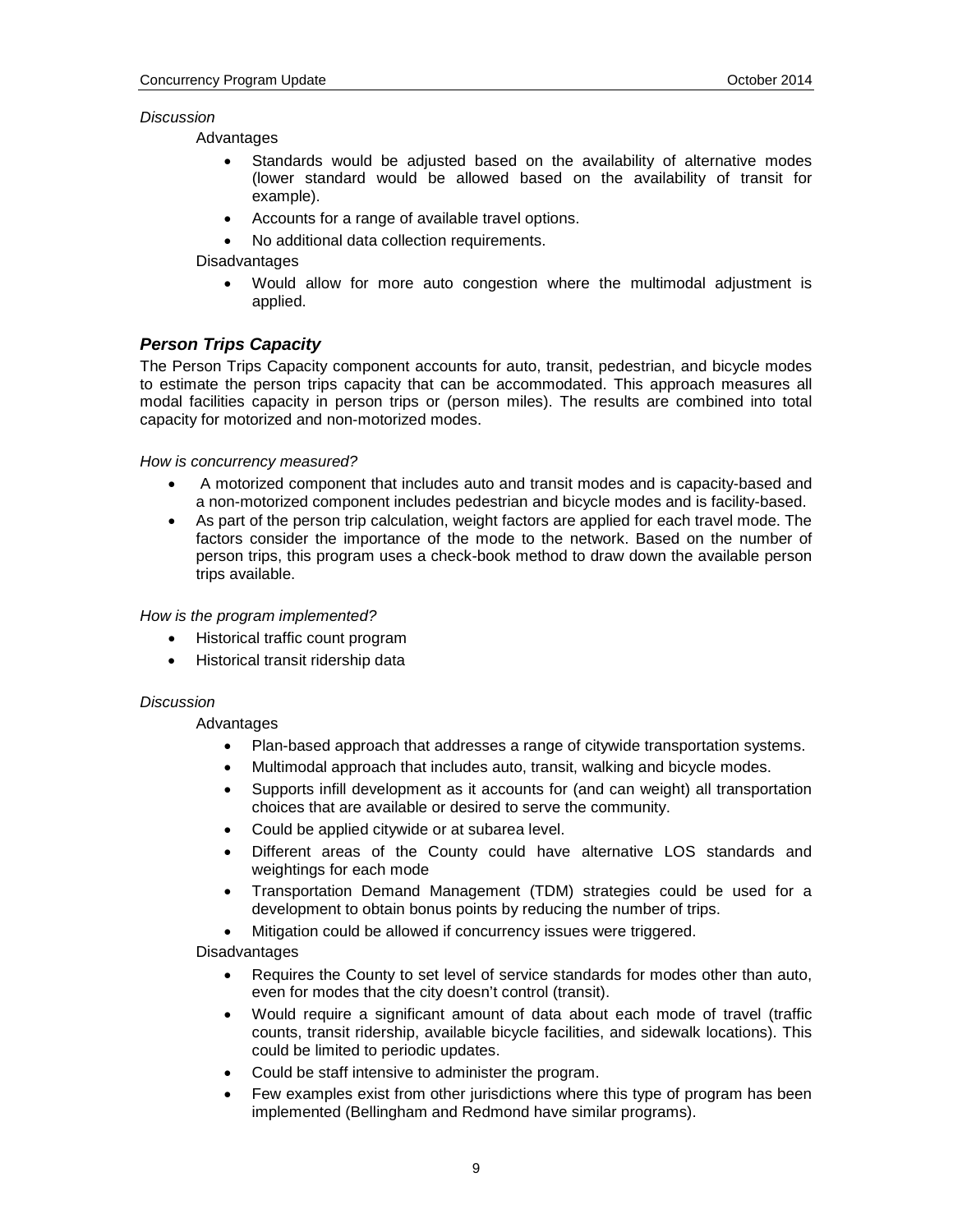# **Recommended Concurrency Program Revisions**

The recommended concurrency program revisions consist of a combination of several components to determine concurrency for new development applications. The proposed program is described in the following sections.

# *Develop Concurrency Service Areas*

The development of concurrency service areas (CSAs) allows concurrency issues to be defined by the location of the proposal within the County. This ensures that concurrency evaluations in one part of the County don't stop development in another part of the County where different major transportation facilities are used. The proposed CSAs are to utilize the Island County planning subareas (Camano Island and North, Central, and South Whidbey).

# *Maintain the Existing Trip Impact Threshold*

Following the development of CSAs, a trip impact threshold at a plan-level sets the number of trips that would trigger a concurrency review. The recommended program proposes to maintain the 10 PM peak hour minimum threshold.

# *Highways of Statewide Significance*

For highways of statewide significance (HSS), the recommended program measures concurrency using the arterial travel times for roadways and the WSF standard for ferry runs.

For roadways, concurrency could be determined based on a weighted average of the PM peak hour travel speed for the transportation facilities designated for each concurrency service area. This includes measuring arterial travel time for the following corridors:

North Whidbey

- SR 20 north of Oak Harbor
- SR 20 south of Oak Harbor

Central Whidbey

- SR 20 north of Coupeville to ferry dock
- SR 525 south to Freeland
- South Whidbey
	- SR 525 from Freeland to Clinton ferry

Camano Island

• SR 532 entire extents

This also includes coordinating with WSDOT to receive recent LOS reports for the Mukilteo-Clinton and Port-Townsend-Coupeville ferry routes.

# *Functional Classification LOS Standard for non-HSS Intersections*

For intersections that are not on HSS facilities, intersection LOS standards are recommended that define LOS standards based on the functional classification of higher-order roadway at the intersection.

- Major Arterials: LOS D
- Secondary Arterials: LOS D
- Collectors: LOS D
- Local Access: no standard defined

# *SEPA*

SEPA would be applied to address project-level safety and operational impacts at both HSS and non-HSS facilities.